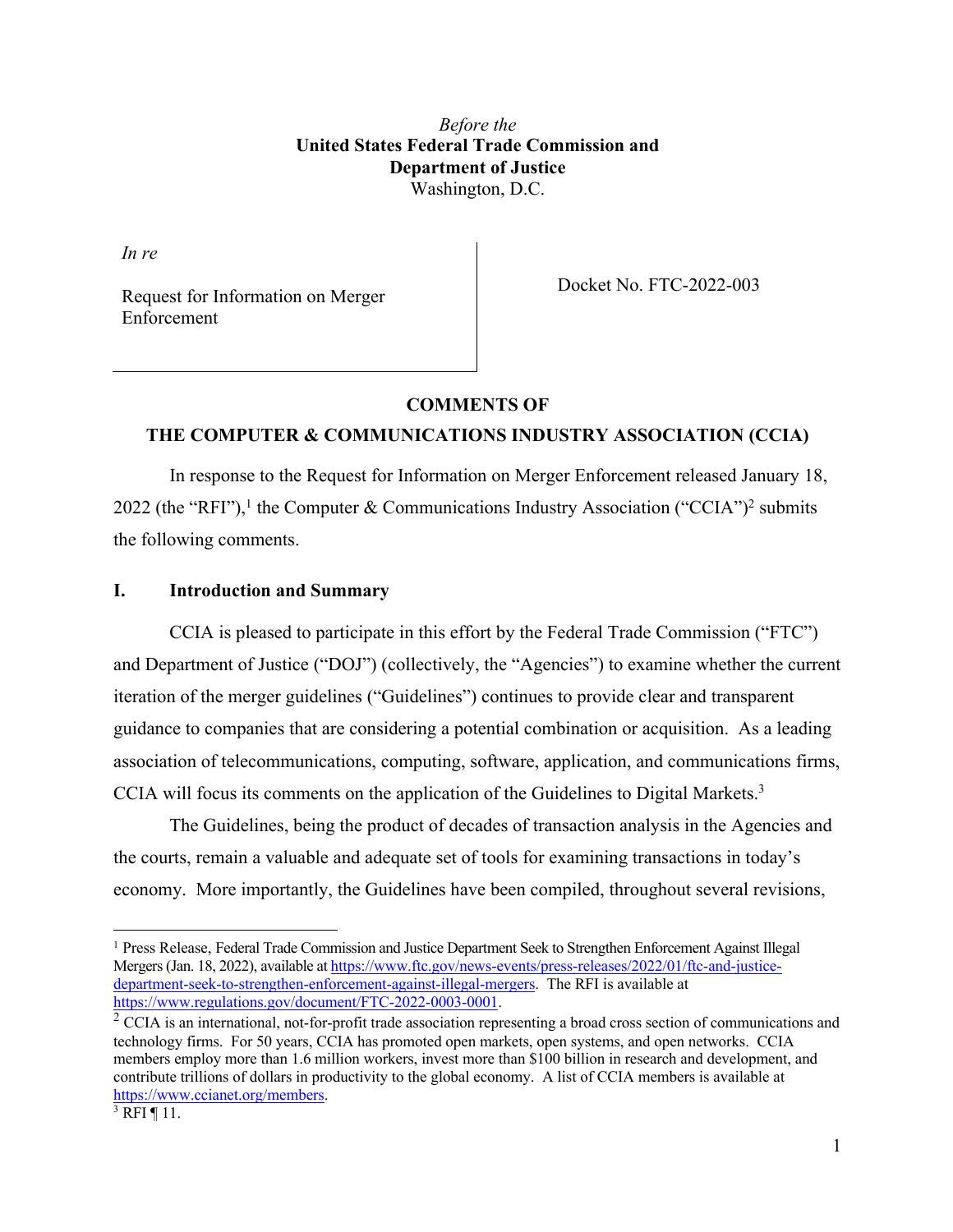in a manner that is clear but not delimiting. In their substance, the Guidelines are agnostic as to type of product and service, and instead provide clear metrics and practical guidance as to whether a transaction is likely to raise competition concerns, all rooted in a framework that is theoretically sound with solid empirical support. For this reason, the Guidelines are adaptable and flexible.<sup>4</sup> Being so flexible, the Guidelines do not require broad revision, nor do they require the addition of industry-specific rules,<sup>5</sup> which would lead to disparate treatment of firms and considerable confusion for business and the courts, with negative follow-on effects in investment. The forthcoming "modernization"<sup>6</sup> of the Guidelines should be a refresh, not a rewrite.

# **II. Existing Antitrust Analysis Remains Appropriate for Mergers in 21st Century Digital Markets**

The Guidelines are well-suited to the task of evaluating the competitive effects of transactions in today's digital markets as in industries across the economy, which is their appropriate purpose under Section 7 of the Clayton Act.<sup>7</sup> The Agencies should retain the presumption that most transactions do not raise competitive concerns and should trust in the clarity and flexibility of the Guidelines to protect the procompetitive, pro-consumer ecosystems of U.S. telecommunications and technology markets, as well as other markets that offer digital goods directly or that rely on digital assets to produce products and provide services. The flexibility and adaptability of the Guidelines ensure that merger review in digital markets does not require new or distinct guidance: the same guardrails that preserved competition in 20thcentury industries have preserved competition in 21st-century digital markets and will continue to do so.

<sup>4</sup> CCIA continues to believe that "[t]he FTC/DOJ Guidelines were specifically designed to be adaptable to a wide spectrum of industries" and that traditional antitrust analysis should apply to all industries, including in the technology/digital sector. CCIA Comments to Antitrust Modernization Commission Working Group on the New Economy (2005) at 4, 14, available at https://www.ccianet.org/wp-content/uploads/2015/03/AMC-New-Economy-Working-Group-Comments.pdf. 5 "There is no pressing need to create a new, untested framework for merger analysis." *Id*. at 5.

<sup>6</sup> *See* RFI at 1.

<sup>7</sup> 15 U.S.C. § 18; s*ee also* RFI ¶ 11.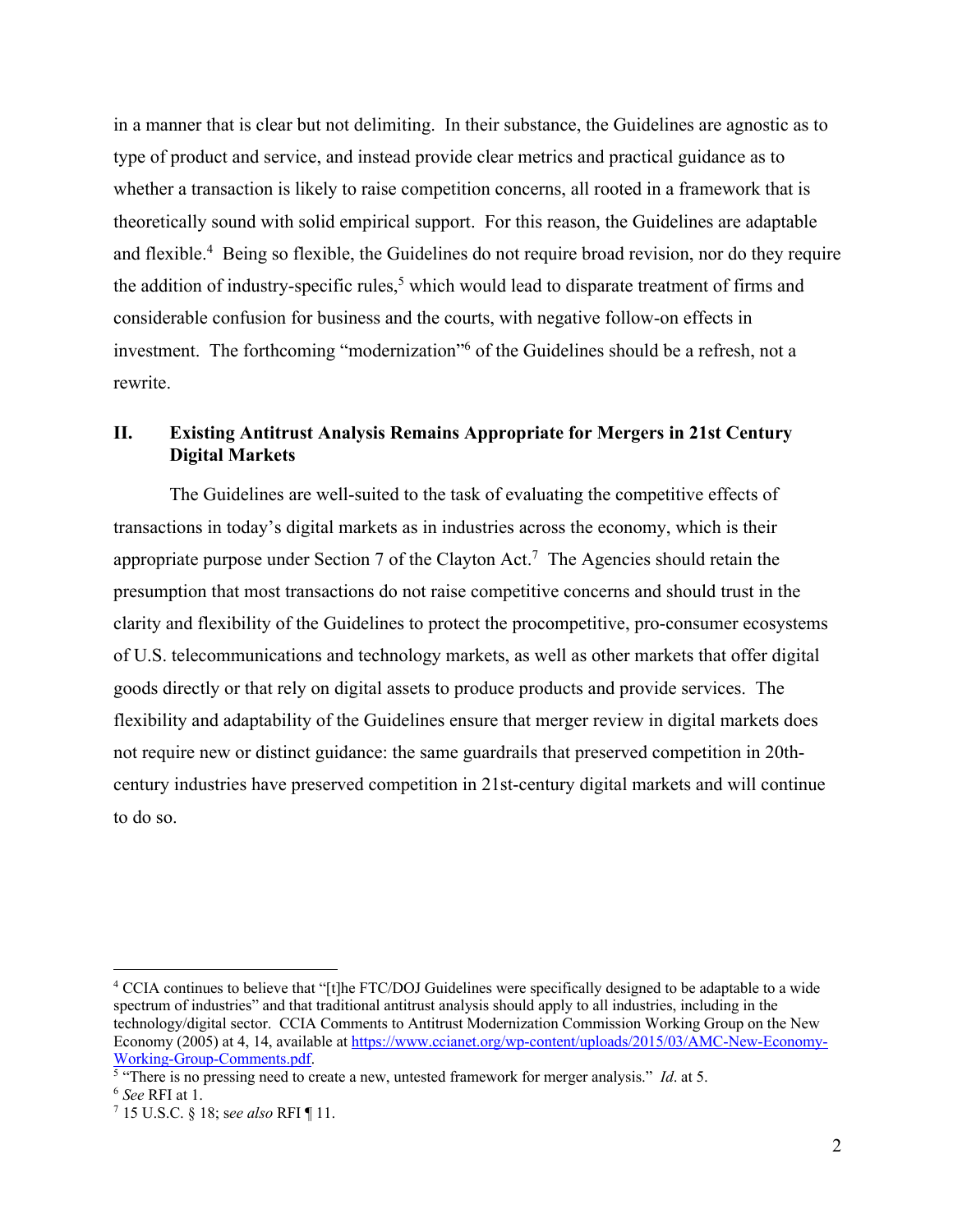## *A. Transparent guidelines provide clarity and predictability for market participants and investors.*

The Guidelines have been and remain a vitally important tool for the Agencies, the courts, and firms in their consideration of proposed transactions for their potential to "lessen competition, or to tend to create a monopoly."8 In fact, the Guidelines' chief value lies in the transparency that they provide to firms as they weigh potential acquisitions and mergers, which in turn helps drive investment in the startup ecosystem. Their transparency facilitates a streamlined review process in which premerger notifications are complete and thorough from the outset and, where a second request is warranted, ongoing dialog between the Agencies and applicants is substantive and expeditious. Unlike the Clayton Act and federal jurisprudence, the Guidelines are not binding federal law; however, because the Guidelines reflect evolving precedent and economic evidence they have been embraced by the courts and in turn have successfully shaped the way that U.S. firms think about and structure potential deals.

In addition to their flexibility and transparency, the Guidelines have an equally valuable trait of even-handedness. They do not single out a particular sector for heightened scrutiny or separate rules. And that nondiscriminatory treatment has not resulted in a concentration of transactions by large technology companies in various digital markets that is meaningfully higher than transactions in many other industries. A study published by the National Bureau of Economic Research in January 2022 reaches the conclusion that, "Combining all acquisitions from 2010 to 2020, [Google, Apple, Facebook, Amazon, and Microsoft] [collectively GAFAM] acquisitions are significantly less concentrated across categories than any of the top acquirer groups we considered."<sup>9</sup> To the contrary, transactions involving this group of firms are not "correlated with any slowdown in the number of new acquirers acquiring in the same categories after the initial acquisitions by GAFAM."<sup>10</sup> As such, "technology acquisition does not shield GAFAM from competition.<sup>"11</sup> Moreover, the study found that, in general, **all** technology firms "expand their territory through M&As in adjacent and unrelated areas," such that any thought of

<sup>&</sup>lt;sup>8</sup> *Id.*; *see also* RFI ¶ 1a.<br><sup>9</sup> Ginger Zhe Jin *et al., How Do Top Acquirers Compare in Technology Mergers? New Evidence from an S&P Taxonomy*, Nat'l Bureau of Econ. Research, at 5 (Jan. 2022), available at https://www.nber.org/papers/w29642. <sup>10</sup> *Id*. at 6. <sup>11</sup> *Id*.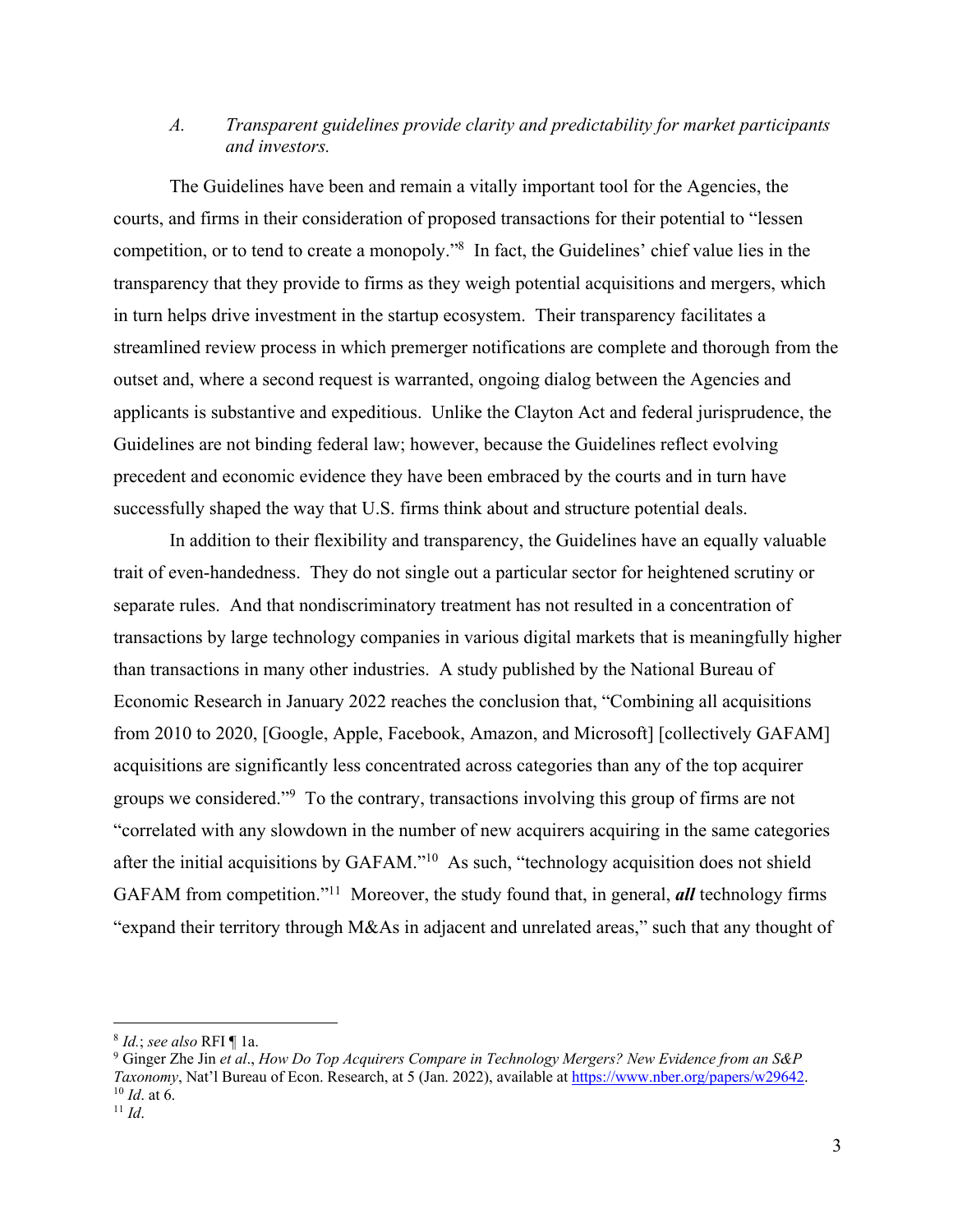Guidelines reform "would benefit from not being confined to GAFAM firms."12

Further, evidence does not support the notion that tech M&A activity has been the province solely, or disproportionately, of the largest technology firms. According to Jin *et al*., during the period 2010 to 2020, the Top 25 technology firms (according to Forbes) accounted for 1,033 of the 35,844, or **2.9%**, of the completed acquisitions.13 The top 80 technology firms14 accounted for only **14.24%** of acquisitions during that period.15 This evidence does not suggest that the Guidelines are disproportionately encouraging M&A activity in the tech sector, or that greater scrutiny should be applied to this sector to quell acquisitions.

Thus, as CCIA has stated above, this refresh of the Guidelines should not contemplate the adoption of any new or distinct analyses aimed specifically at digital markets, however defined.

# *B. Appropriate market definition remains a crucial component of merger review that will ensure robust antitrust enforcement.*

Merger analysis in today's economy depends on appropriate market definition as much as it did when previous iterations of the Guidelines were considered, if not more. 16 To the extent that the Agencies seek comment on the efficacy of the Guidelines in meeting the charge of Section 7, market definition continues to play a crucial role as part of the merger review process. The recent shift toward narrower market definitions — particularly product market definition has made antitrust enforcement more aggressive.<sup>17</sup> In brief, narrower market definitions make it more difficult for applicants to rely on procompetitive efficiencies as an offset to anticompetitive effects, because the efficiencies now are falling outside the relevant market. Indeed, narrowly

<sup>&</sup>lt;sup>12</sup> *Id.* at 39. For this reason, the FTC's 6(b) study, which examined only five large technology firms, does not provide a basis for concern that digital markets have experienced a greater degree of concentration through acquisitions than other sectors of the economy. *See generally* FTC, *Non-HSR Reported Acquisitions by Select Technology Platforms, 2010-2019: an FTC Study* (Sept. 2021), available at https://www.ftc.gov/reports/non-hsrreported-acquisitions-select-technology-platforms-2010-2019-ftc-study.

<sup>&</sup>lt;sup>13</sup> *Supra* n. 9, at 17. This Top 25 Tech group comprises the 25 top-ranked companies in Forbes's 2019 Top 100 Digital Companies excluding Google, Amazon, Apple, Microsoft, and Facebook. *Id*. at 13.

<sup>&</sup>lt;sup>14</sup> Jin *et al.* grouped Google, Amazon, Apple, Microsoft, and Facebook as one cohort, along with the Forbes Top 25, see *supra* n. 9, and the Top 25 Private Equity firms according to Private Equity International in December 2020, and the Top S&P cohort of firms with the highest number of acquisitions in the Standard & Poor's database. *Id*. at 13. <sup>15</sup> *Id.* at 16.<br><sup>16</sup> RFI ¶ 6.<br><sup>17</sup> Comparing merger-review jurisprudence in the last 15 years to the early Section 7 cases of the mid-20th century

reveals that product market definitions have demonstrably narrowed. Christine Wilson & Keith Klovers, *Same Rule, Different Result: How the Narrowing of Product Markets Has Altered Substantive Antitrust Rules*, 84 Antitrust L.J. 1 (2021), available at https://www.ftc.gov/system/files/documents/public\_statements/1598775/ wilson klovers alj 84-1 final pdf.pdf.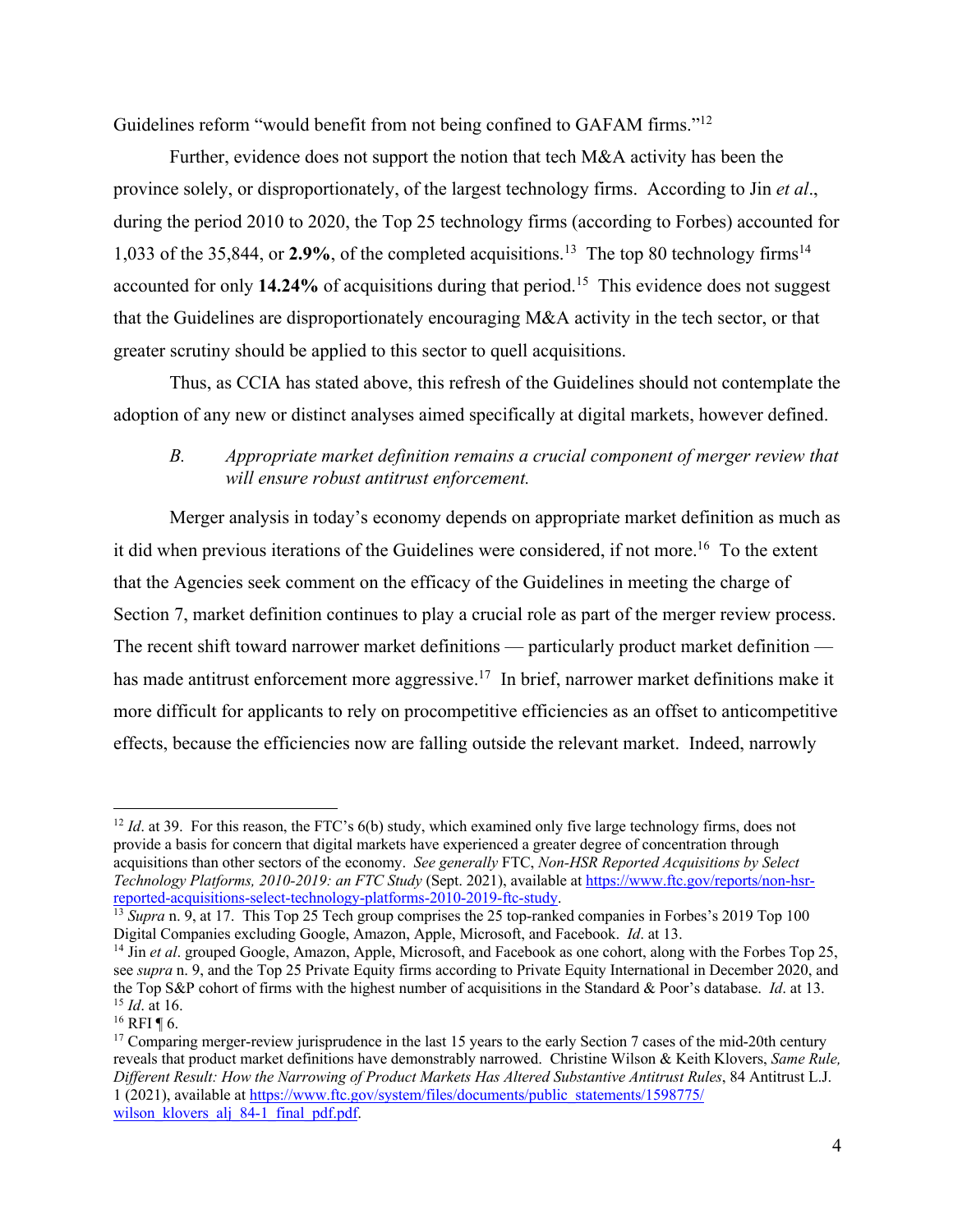defined markets force applicants to show a greater magnitude of procompetitive efficiencies as the *Heinz* court stated, "extraordinary efficiencies"<sup>18</sup> — to offset harm.

In making this observation, CCIA does not suggest that every proposed transaction be reviewed according to insupportably narrow market definitions. Rather, these comments suggest that the Agencies' own use of more sophisticated tools for identifying substitute goods, such as demand substitution and the hypothetical monopolist test, have inured to consumers' benefit and ensure strenuous enforcement of Section 7. For this additional reason, the Guidelines in their current form are effective tools that do not require substantial revision.

### *C. The Agencies' merger analysis should continue to rely on empirical evidence of the likely effects of proposed transactions.*

Direct evidence of the likely effects of a transaction provides the best record on which the Agencies can evaluate mergers and acquisitions.<sup>19</sup> The Guidelines appropriately identify the salient types of evidence for measuring the likely effects of a transaction.<sup>20</sup>

Though properly structured predictive models may be helpful as an additive tool,<sup>21</sup> the Guidelines rightly focus on observed evidence — such as price increases, market share, and head-to-head competition — as the primary record for merger analysis.<sup>22</sup> The assumptions that are integral to predictive models can carry qualitative judgments, which might tend to create inconsistent agency action and skew the model's conclusions toward a particular normative goal. For this reason, direct evidence of the types described in the Guidelines should remain the principal basis for measuring likely effects.

As discussed further in Section III.F., evidence of non-price effects of a proposed transaction is another appropriate metric in merger review.<sup>23</sup> The Agencies already recognize the phenomenon of zero-price markets in the modern economy,<sup>24</sup> rendering non-price effects a meaningful basis for measuring consumer welfare. Merger analysis in zero-price markets should look for innovation and quality as effects in the post-transaction market.

<sup>18</sup> *FTC v. H.J. Heinz Co*., 246 F.3d 708, 720 (D.C. Cir. 2001).

<sup>19</sup> RFI ¶ 2. 20 FTC and DOJ, Horizontal Merger Guidelines § 2.1 (Aug. 19, 2010); *see also* FTC and DOJ, Vertical Merger Guidelines § 2 (June 30, 2020).

<sup>21</sup> *See* RFI ¶ 2c.

<sup>22</sup> Horizontal Merger Guidelines §§ 2.1.1–2.1.5.

<sup>23</sup> *See* RFI ¶ 2a. 24 *Id*. ¶ 11c.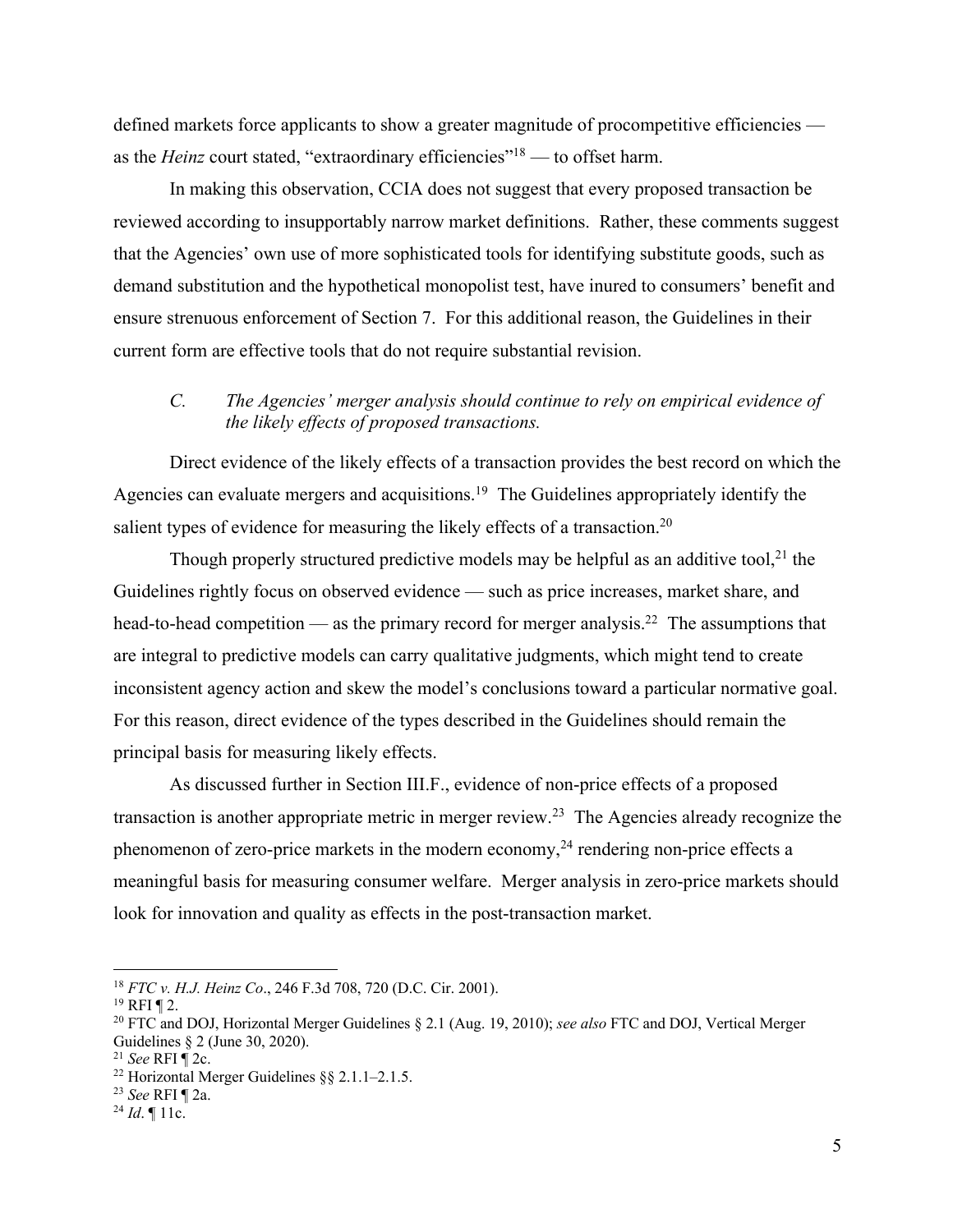#### *D. Remedies remain a useful tool for resolving concerns while protecting consumers.*

The Hart-Scott-Rodino Act requires that parties to notify transactions above a certain threshold and provide the Agencies information relevant to their analysis. However, it does not require the merging parties to follow a formal process for remedies or suggest that the Agencies impose other deadlines; therefore, the Guidelines should not include such requirements, either.<sup>25</sup>

Effective merger remedies should be proportional and used to restore or preserve competition. This does not differ when the Agencies are analyzing a merger in the digital economy. In any given merger, the appropriate remedy is highly fact-specific and tailored to the harm it is intended to remedy. As the Agencies noted, "the timing of merger remedies in the United States varies depending on the factual circumstances of particular mergers."<sup>26</sup> In addition, "the parties should raise any concerns or complexities as early as possible and consider alternatives that may expedite the matter. $127$  Over time, these principles have provided merging parties and the Agencies with the necessary flexibility to design and vet remedy proposals. Merging parties typically are interested in finishing the merger review process as quickly as possible. If remedies are necessary, it is already in the interest of the merging parties to propose them as soon as they understand the agency's concerns.

Adopting a formal process and deadlines for remedy proposals would add additional procedural barriers to the merger review process. Parties may not be often not in a position to offer remedies early in the merger review process as they might not yet be fully aware of the agency's competitive concerns. As the Agencies also noted, "because mergers can vary significantly, effective merger remedies also vary from case to case."<sup>28</sup> This variation is even more prevalent in digital markets, in which mergers may implicate a host of complex legal, economic, and technological issues. CCIA believes that the current rules and framework for negotiating remedies and the Agencies' model timing agreements achieve the necessary balance between flexibility and predictability.<sup>29</sup> Requiring parties to propose potential remedies early in

<sup>&</sup>lt;sup>25</sup> *Id*. ¶ 8.<br><sup>26</sup> Remedies in Merger Cases (June 28, 2011), Submission of the United States, DAF/COMP/WP3/WD(2011)58, at 7, available at https://www.ftc.gov/sites/default/files/attachments/us-submissions-oecd-and-other-international-

 $27$  Federal Trade Comm'n, Negotiating Merger Remedies (Jan. 2012), available at https://www.ftc.gov/system/files/attachments/negotiating-merger-remedies/merger-remediesstmt.pdf. 28 *Supra* n. 26, at 3.

<sup>29</sup> *See* Federal Trade Commission, Model Timing Agreement, available at https://www.ftc.gov/system/files/attachments/merger-review/ftc\_model\_timing\_agreement\_2-27-19\_0.pdf; and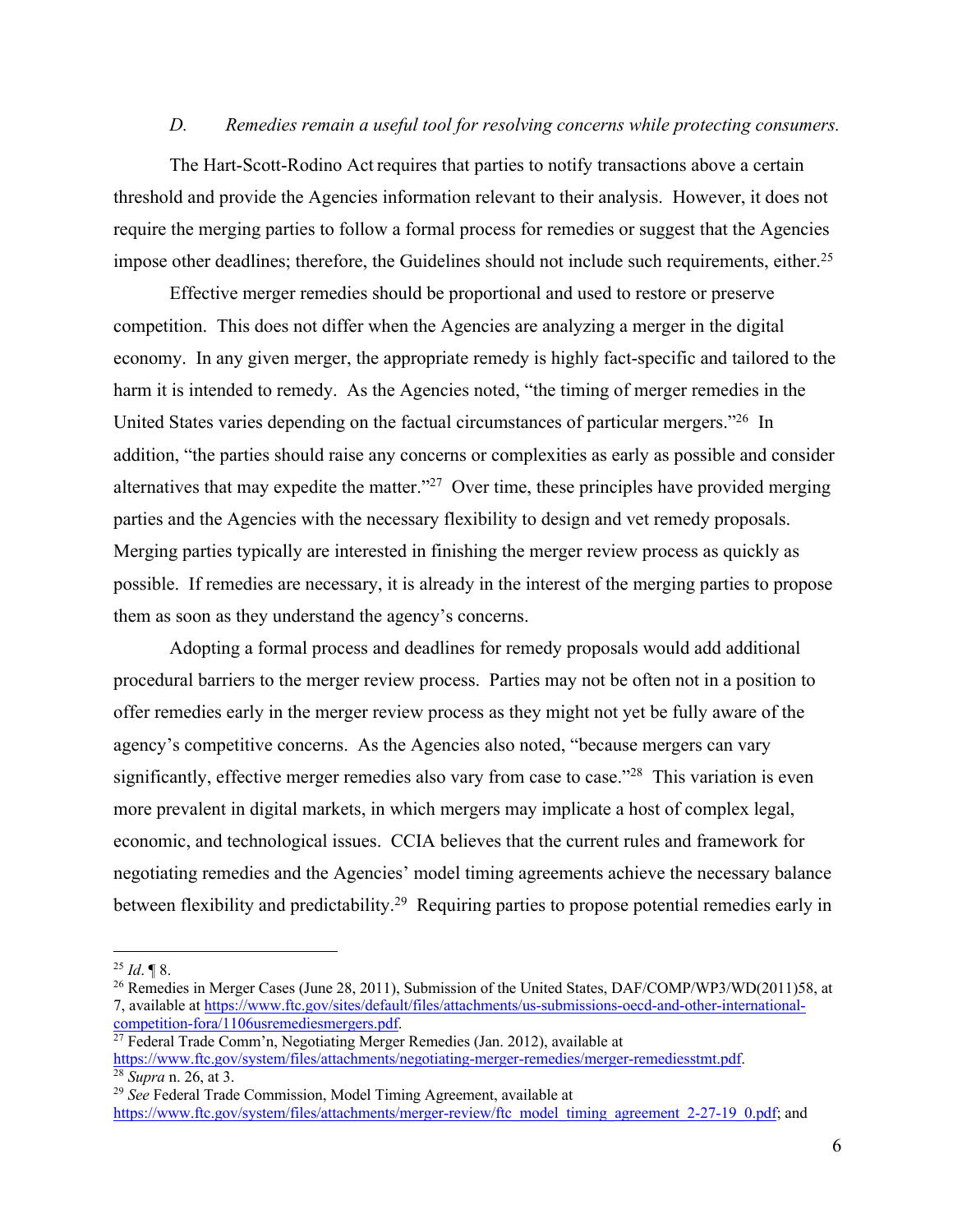the process would potentially limit their ability to design innovative and adequate remedies that fully address the Agencies' concerns and promote economic efficiency. Moreover, courts are unlikely to ignore in any subsequent enforcement action remedies that merging parties have proposed, as long as the Agencies have had sufficient notice of the proposal.

#### **III. Digital Markets**

Although the RFI includes a set of questions on "digital markets" it does not define this term. However, the description likely encompasses a broad set of distinct market offerings by a wide and sometimes overlapping set of providers. These may include, just to name a few examples, online platforms; digital goods such as entertainment and news; apps; social media; Internet services such as broadband connectivity; online advertising; cloud computing; and online business productivity services such as customer relationship management. Most industries have digital components and digital offerings that may also compete with physical ones, such as in retail and telemedicine. Further, phenomena identified by the RFI, such as rapid evolution, two-sided markets, network effects, and data aggregation, are not limited to digital markets. Thus, digital markets are highly diverse and are not appropriate for a distinct rubric of merger analysis.<sup>30</sup> To create a different set of guidelines or rules would create ambiguity and inconsistency. To the extent the term "digital markets" is meant to include startups, the relative youth of these firms results in a procompetitive ecosystem characterized by low barriers to entry and swift innovation.

## A. *The differentiation of vertical v. horizontal transactions remains a useful tool for merger analysis, despite its imperfect application in certain markets.*

Mergers were categorized as horizontal, vertical, or conglomerate before Section 7 was amended in 1950.<sup>31</sup> The Supreme Court separately considered vertical and horizontal theories of harm to competition in the first case to reach the merits under the amended Section 7.<sup>32</sup>

Department of Justice, Antitrust Division, Model Timing Agreement, available at https://www.justice.gov/atr/page/file/1111336/download. 30 *See* RFI ¶ 11a.

<sup>&</sup>lt;sup>31</sup> Federal Trade Commission, Report of the Federal Trade Commission on the Merger Movement: A Summary Report 29 (1948); *see also* RFI  $\P$  1g.

<sup>&</sup>lt;sup>32</sup> Brown Shoe Co. v. United States, 370 U.S. 294 (1962).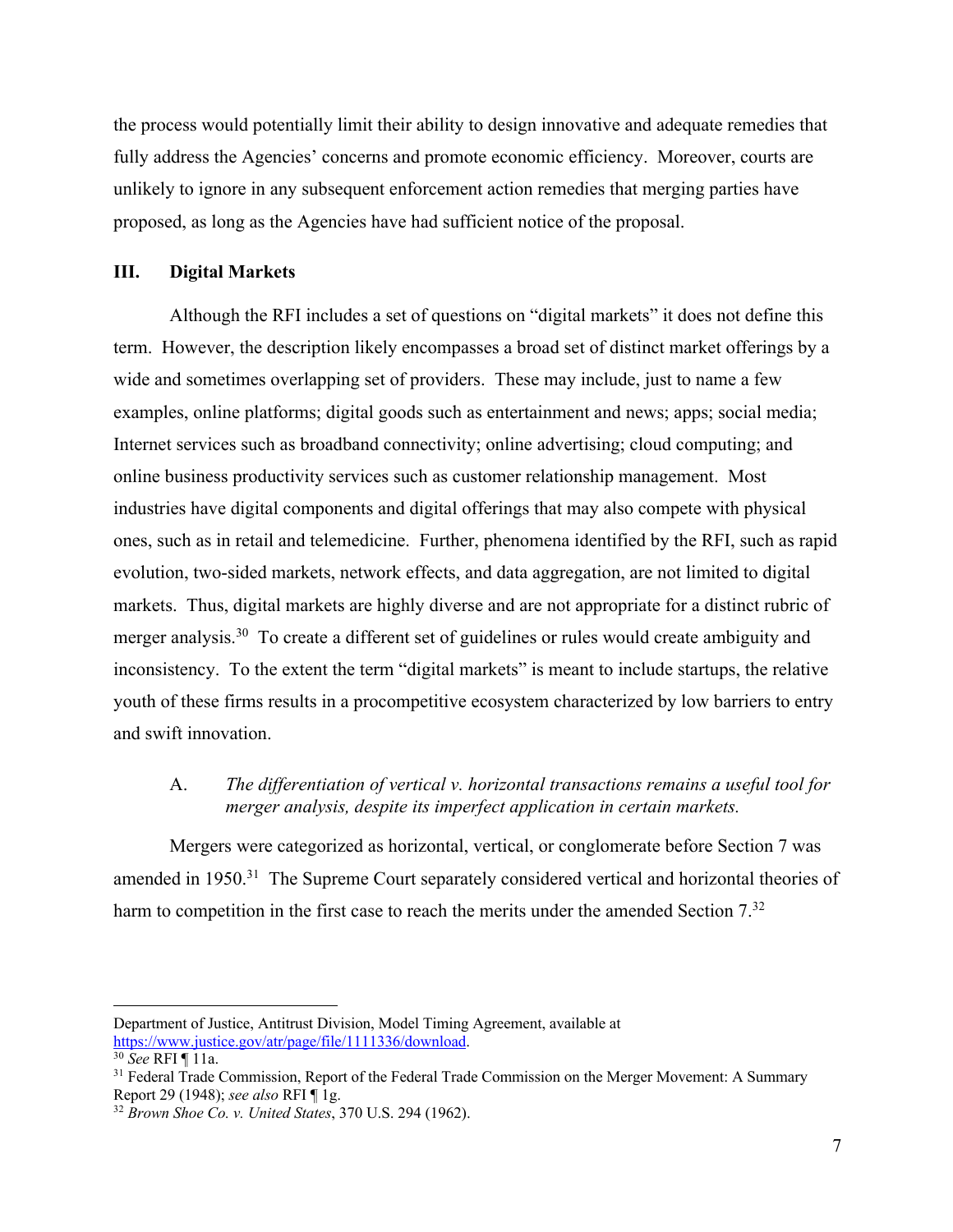Competitive relationships between merging firms may be complex in digital markets. However, all possible theories under which mergers can harm competition and thereby violate Section 7 are horizontal, vertical, or conglomerate. These theories are categorized by the mechanism of harm, but the harm itself is always harm to horizontal competition in (or for) a relevant market.

It is widely accepted that vertical mergers pose less of an anticompetitive threat than horizontal mergers.<sup>33</sup> Competitive harm is less likely to occur in a vertical merger than in a horizontal one because vertical mergers combine firms that operate at different levels of production. Therefore, a vertical merger does not alter concentration in any relevant market or eliminate current competition between firms.<sup>34</sup> Importantly, vertical mergers often yield clear economic benefits,<sup>35</sup> most prominently through the elimination of double marginalization ("EDM").36 Vertical integration typically helps to lower costs, and increase the stability of supply of an important input. Furthermore, the combination of talent from the different workforces can promote new ideas that eventually become new products and/or services for the benefit of consumers.In fact, size may be a benefit in vertical mergers; the efficiencies of vertical control, especially EDM, often rise with the level of pre-existing market power.<sup>37</sup> Economic literature suggests these benefits from vertical mergers can offer significant and direct increases to consumer welfare, which potentially outweigh the harmful foreclosure effects of

https://www.americanbar.org/content/dam/aba/publishing/antitrust-magazine-online/2018-2019/atsourcefebruary2019/feb19\_full\_source.pdf; Michael H. Riordan & Steven C. Salop, *Evaluating Vertical Mergers: Reply to Reiffen and Vita Comment*, 63 Antitrust L.J. 943, 944 (1995), available at https://www.jstor.org/stable/40843308. <sup>34</sup> Christine S. Wilson, *Vertical Merger Policy: What Do We Know and Where Do We Go?*, Keynote Address at GCR Live, at 4 (Feb. 1, 2019) available at

<sup>35</sup> *See*, *e.g.*, Steven C. Salop, *Revising the Vertical Merger Guidelines*, as part of FTC Hearing #5: Vertical Merger Analysis and the Role of the Consumer Welfare Standard in U.S. Antitrust Law 5-57 (Nov. 1, 2018), available at https://www.ftc.gov/system/files/documents/public\_events/1415284/ftc\_hearings\_5\_georgetown\_slides.pdf

<sup>36</sup> EDM reflects the merged entity's recognition that it can maximize its total profits when it sells the vertically integrated input to itself at cost. Christine S. Wilson, *There's Nothing New Under the Sun: Why Professor Roger Blair of the University of Florida Is Still Right About Vertical Integration,* Remarks at the University of Florida Competition Policy Enforcement Conference, at 14-15 (Nov. 1, 2019), available at

https://www.ftc.gov/system/files/documents/public\_statements/1552631/wilson\_remarks\_-<br>florida\_competition\_policy\_enforcement\_conference\_11-1-19.pdf.

<sup>33</sup> *See*, *e.g*., Koren W. Wong-Ervin, *Antitrust Analysis of Vertical Mergers: Recent Developments and Economic Teachings*, Antitrust Source, Feb. 2019, at 1, available at

https://www.ftc.gov/system/files/documents/public\_statements/1455670/wilson\_-\_vertical\_merger\_speech<br>at gcr 2-1-19.pdf.

\_florida\_competition\_policy\_enforcement\_conference\_11-1-19.pdf. 37 James C. Cooper, Luke M. Froeb, Dan O'Brien, & Michael G. Vita, *Vertical Merger Policy as a Problem of Inference*, 23 Int'l J. Indus. Org. 639, 658 (2005), available at https://papers.ssrn.com/sol3/papers.cfm?abstract\_id=702961.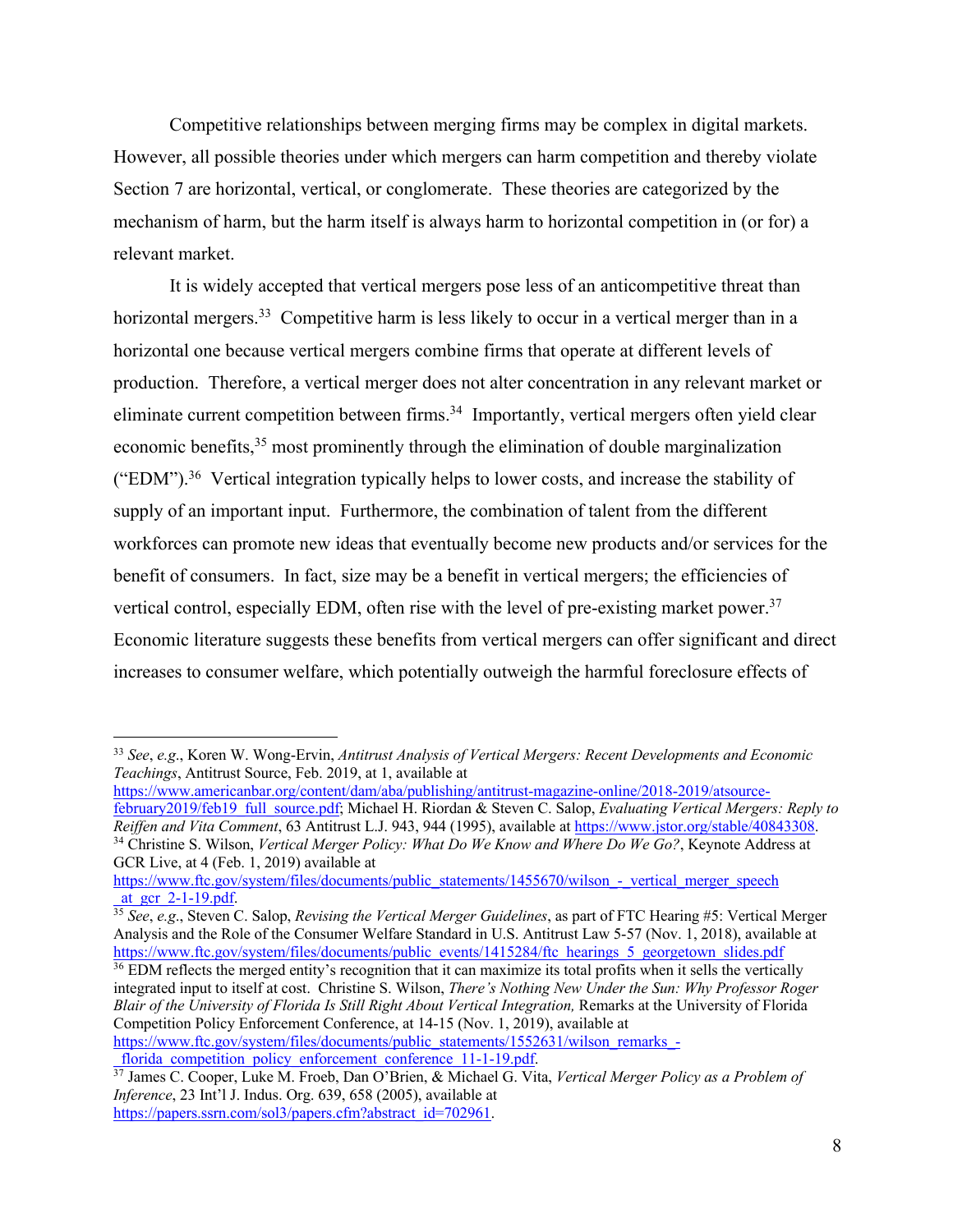vertical mergers.38

The main objective of agency guidelines is to promote transparent and predictable merger enforcement. The question of whether a proposed combination is a vertical integration versus a horizontal one remains salient in merger analysis. Therefore, CCIA believes it would be helpful to companies and courts alike to maintain a distinction between the Horizontal and Vertical Merger Guidelines.

*B. The Guidelines' approach to barriers to entry applies seamlessly to digital markets, providing reliable assurance that combinations in these markets do not tend to lessen competition.*

The central concern of U.S. antitrust law is durable market power.<sup>39</sup> U.S. courts recognize that "even a very large market share does not establish market power" of any significance,<sup>40</sup> observing that "without barriers to entry into the market it would presumably be impossible to maintain supracompetitive prices for an extended time."41 Digital markets, particularly in the software and applications space, are typically characterized by very low barriers to entry, for obvious reasons. Writing code is possibly the least facilities-dependent industry of the U.S. economy. Indeed, the digital economy's reliance almost solely on human ingenuity largely drives the pace and volume of transactions — and of innovation — in these markets. 42 Writ large, the digital markets have become a *disruptor* of entry barriers for other industries, such as finance, and so to assess them as high-barrier markets approaches a logical impossibility.

<sup>38</sup> Daniel P. O'Brien, *Vertical Mergers: Is it Time for New Vertical Merger Guidelines?*, as part of FTC Hearing #5: Vertical Merger Analysis and the Role of the Consumer Welfare Standard in U.S. Antitrust Law 59-68 (Nov. 1, 2018), available at

https://www.ftc.gov/system/files/documents/public\_events/1415284/ftc\_hearings\_5\_georgetown\_slides.pdf. See also generally FTC Hearing #5: Vertical Merger Analysis and the Role of the Consumer Welfare Standard in U.S. Antitrust Law (Nov. 1, 2018), available at https://www.ftc.gov/news-events/events-calendar/ftchearing-5 competition-consumer-protection-21st-century.

<sup>&</sup>lt;sup>39</sup> Barriers to Entry (Sept. 30, 2005), Note by the United States, DAF/COMP/WD(2005)58, at 2, available at https://www.ftc.gov/sites/default/files/attachments/us-submissions-oecd-and-other-international-competitionfora/2005--Barriers.pdf; *see also* RFI ¶ 13. 40 *Id. Will v. Comprehensive Acct. Corp*., 776 F.2d 665, 672 n.3 (7th Cir. 1985). *See* also *Oahu Gas Serv., Inc. v.* 

*Pac. Res. Inc*., 838 F.2d 360, 366 (9th Cir. 1988); *Ball Mem'l Hospital, Inc. v. Mutual Hosp. Ins.*, 784 F.2d 1325, 1336 (7th Cir. 1986).

<sup>41</sup> *Matsushita Elec. Indus. Co. v. Zenith Radio Corp*., 475 U.S. 574, 591 n.15 (1986). 42 *Supra* n. 9, at 3.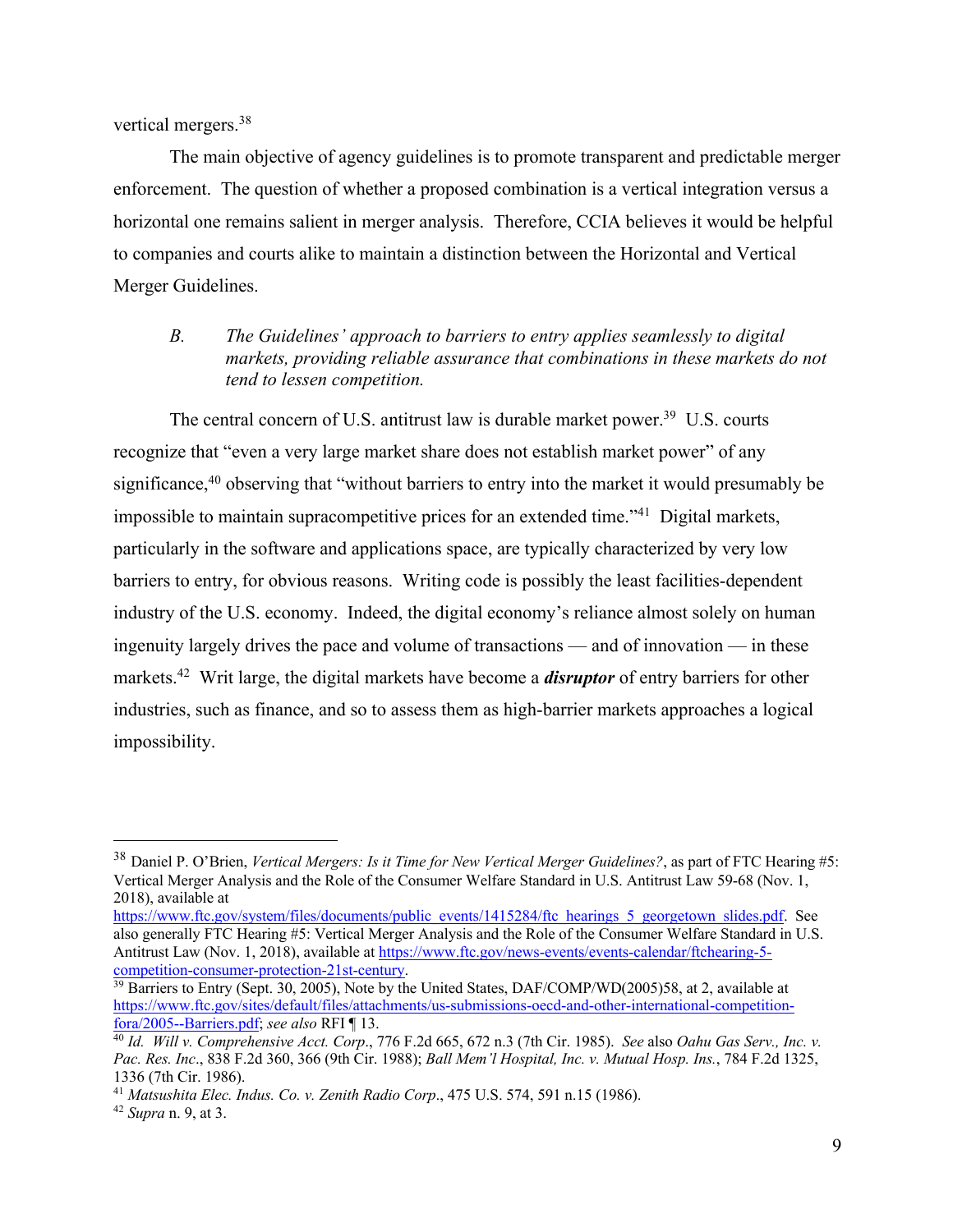To the extent that the Agencies consider adopting new factors related to barriers to entry,<sup>43</sup> the fungibility of the assets under consideration should be a key arbiter of what now is a "barrier." For example, monetary capital, without more, is not a barrier to entry. Even access to capital, unless measurably curtailed by a party to the transaction under review, should not rise to the level of a barrier to entry. Rather, the historically recognized factors of scarcity of natural resources, time to market, and presence of regulatory constraints remain appropriate for determining whether competition in the defined market is hindered by entry barriers.

# *C. Nascent competition remains an appropriate factor for evaluating post-merger effects that should rely on evidence, rather than a hypothetical potential, of a firm's intent to enter the defined market.*

The Agencies astutely raise the question of how nascent competition should be approached in the context of post-transaction effects.<sup>44</sup> In keeping with the understanding that direct evidence of measurable effects, like price and market share increases, provides the best record for decision, considerations of nascent competitors should rely on evidence that those competitors actually and already intend to enter the defined market. A firm's being "well situated to enter" is a necessary but insufficient component for demonstrating that acquisition of that firm will eliminate a potential competitor. This concept is reflected in today's Guidelines, which seek to identify "the timeliness, likelihood, and sufficiency of the entry efforts an entrant might practically employ."45

Even "in cases where technology and products evolve rapidly,"46 evidence will be available to show that a firm is planning to enter the defined market. Plans could be manifested in a host of ways: R&D budgets, product management timelines, new distribution channels, and/or new advertising campaigns. Absent such evidence, identifying a potential or nascent competitor could become guesswork rather than reasoned enforcement action based on the record. One cannot, of course, demand that the Agencies reach inarguable certainty that a merging partner would, absent the transaction, become a new competitor. Credible, substantial evidence that the merging party will be entering the defined market in a reasonably short time period should be the standard for evaluating this type of merger effect.

<sup>43</sup> *See* RFI ¶ 13b.

<sup>&</sup>lt;sup>44</sup> RFI ¶ 7b.<br><sup>45</sup> Horizontal Merger Guidelines § 9.

<sup>46</sup> *Id.*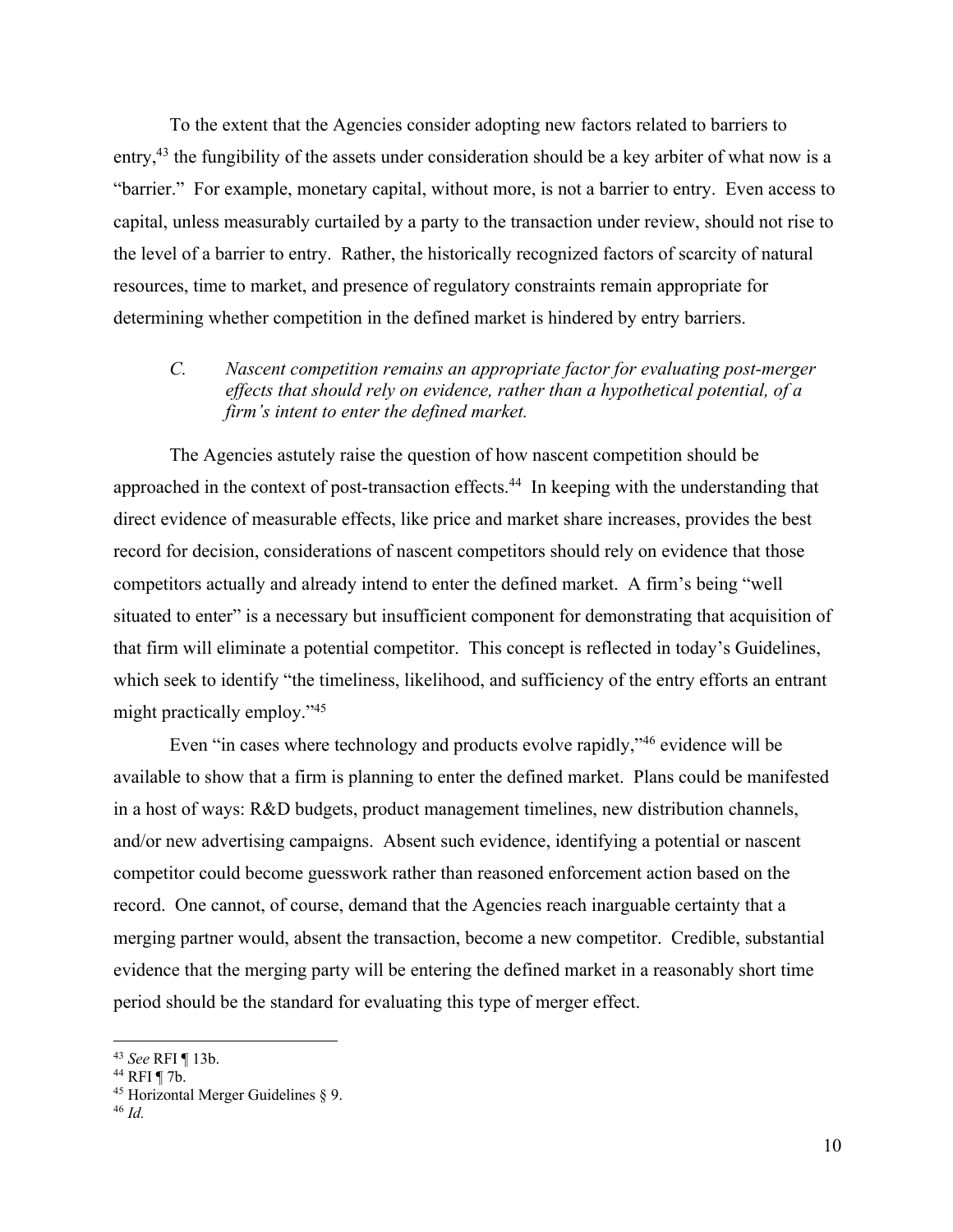# *D. Innovation and the advancement of IP are pro-consumer effects and efficiencies from mergers in digital markets.*

Merger analysis under the prevailing Guidelines has not rewarded or encouraged transactions that result in decreased innovation or IP advancement.<sup>47</sup> The Agencies need not change their approach to market definition in the context of innovation, but should consider relying on innovation as both an effect and an efficiency, and as a key factor in determining the effect on consumer welfare of a proposed transaction.<sup>48</sup>

### 1. Mergers and acquisitions in the digital space incentivize innovation.

In digital markets, mergers and acquisitions incentivize innovation and speed the commercialization of new technology. 49 The Guidelines appropriately recognize, from the outset, that "[c]ompetition often spurs firms to innovate."50 Recent evidence supports this observation.<sup>51</sup>

The Agencies' concerns that large firms are harming competition by acquiring tech startups are not borne out by the results of the tech acquisitions over the last two decades.<sup>52</sup> To the contrary, the prospect of being acquired demonstrably has spurred innovators to create, invent, patent, and commercialize new technology to the increasing benefit of consumers. In a recent paper,<sup>53</sup> Susan Woodward explains that young technology companies, dependent on venture capital, look to prospective acquisition as their most reliable value proposition.<sup>54</sup> Such companies in the main are ill-suited or ill-equipped to launch IPOs and, during the period August 2002 through March 2020, tech founders often came away from their startups with no gains.<sup>55</sup> Of the 12,000 tech companies that exited the market during the study period of the paper, 35% exited via shutdown.<sup>56</sup> Only 4% launched IPOs.<sup>57</sup> It should be noted that these exits cannot

<sup>47</sup> *See* RFI ¶ 10. 48 *Id*. ¶ 10a.

<sup>49</sup> *Id*.

 $50$  Horizontal Merger Guidelines § 6.4.

<sup>51</sup> *Supra* n. 9.

 $52$  *Id.* 

<sup>53</sup> Susan Woodward, *Irreplaceable Acquisitions: Proposed Platform Legislation and Venture Capital* (Nov. 2021), available at <u>http://www.sandhillecon.com/pdf/Woodward</u>\_Irreplaceable\_Acquisitions.pdf.<br><sup>54</sup> See id. at 5.<br><sup>55</sup> Id. at 6.<br><sup>55</sup> Id. at 5-6. To the extent that the Agencies believe that "innovation in markets with high fail

special consideration, Woodward's paper provides evidence that a free flow of acquisitions of failing and flailing technology startups is a proven means of preserving and furthering innovation. RFI ¶ 10e. 57 *Id*. at 5.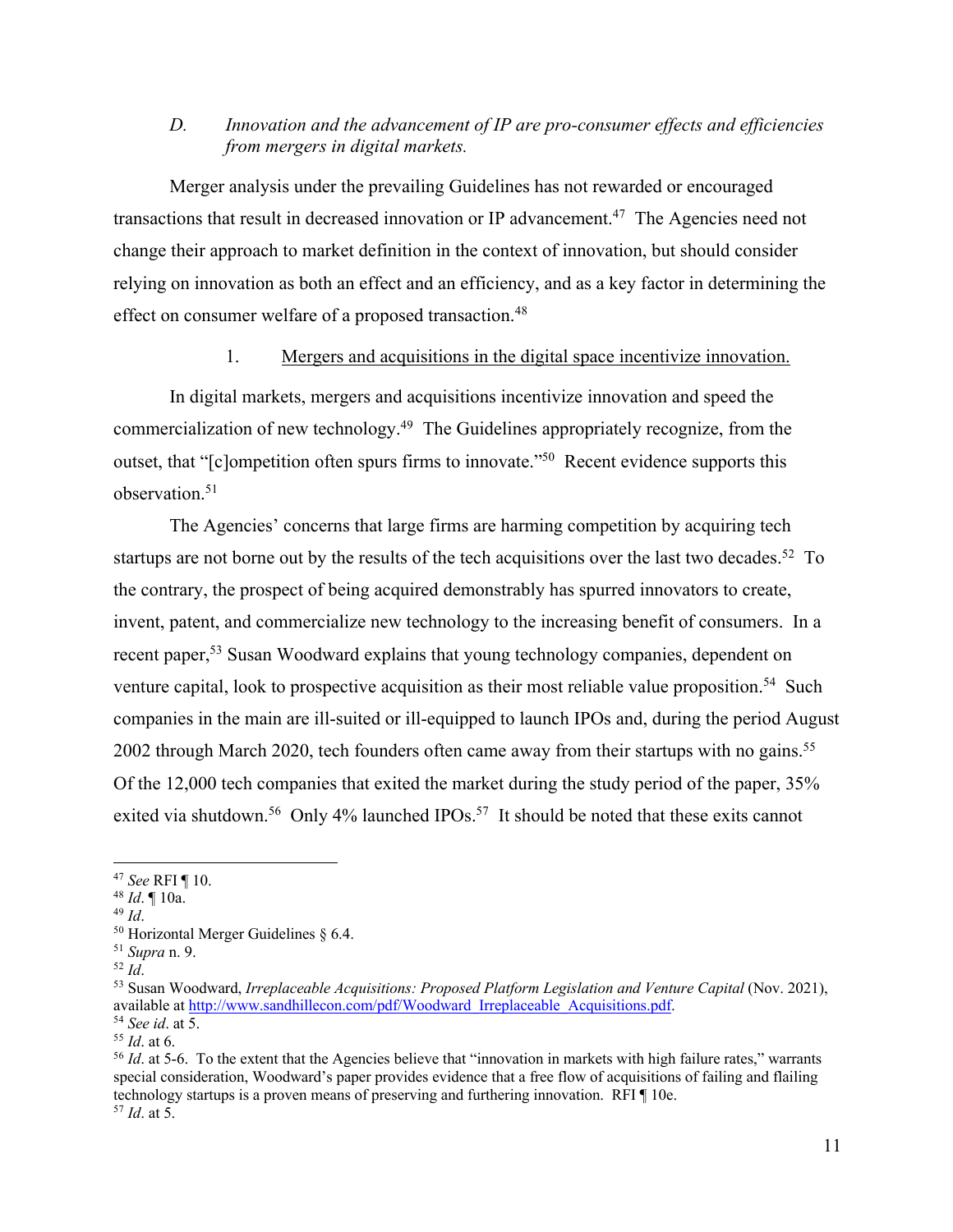reasonably be attributed to a systemic lack of access to capital: venture funding steadily and markedly increased from \$29 billion in 2006 to \$80 billion in 2017, with \$80 billion invested in the third quarter of 2021 alone.<sup>58</sup>

The remaining market exits during Woodward's study period  $-61\%$  of the 12,000 startups – occurred via acquisitions, most of which brought tech founders a positive return. The annual median multiple for technology companies has been at least 1.0 every year since 2013; in 2019 it was  $1.4^{59}$  These figures support the conclusion that technology startups are strongly incentivized to innovate *because of the prospect of being acquired*. The majority of the acquiring firms were public companies that, one can assume, have the means to bring to market the inventions that the acquired startup could not have commercialized on its own.<sup>60</sup> Thus, unduly limiting established companies' ability to consummate mergers and acquisitions would lead to consumers not reaping the benefits of innovation. The Guidelines therefore should acknowledge that transactions in the digital space positively affect the incentive to innovate, and have indeed brought innovative products and services to consumers.<sup>61</sup>

# 2. Merger analysis should accord substantial weight to innovation and IP as both an effect and efficiency while maintaining the current approach to market definition.

Innovation and advances in IP are key considerations in merger analysis as functions of both efficiencies and effects. A potential transaction's effect on innovation and IP advancement is as crucial to consumer welfare as its effect on price. Likewise, transactions tending to create efficiencies that drive innovation also benefit consumers. The Guidelines presently discuss innovation in both of these contexts,  $62$  but the Agencies should consider placing greater emphasis on these twin roles of innovation in merger analysis, weighting them as heavily as posttransaction prices and costs of production.

Analysis of a transaction's effect on product innovation does not, however, warrant a different approach to market definition.<sup>63</sup> That is, product market definitions should not be so narrow as to exclude subsequent products that are improved or slightly different by virtue of

<sup>&</sup>lt;sup>58</sup> *Id.* at 3.<br><sup>59</sup> *Id.* at 4.<br><sup>60</sup> *Id.* at 7.<br><sup>61</sup> *See* RFI ¶ 10b.<br><sup>62</sup> Horizontal Merger Guidelines §§ 6.4, 10.

<sup>63</sup> RFI ¶ 10a.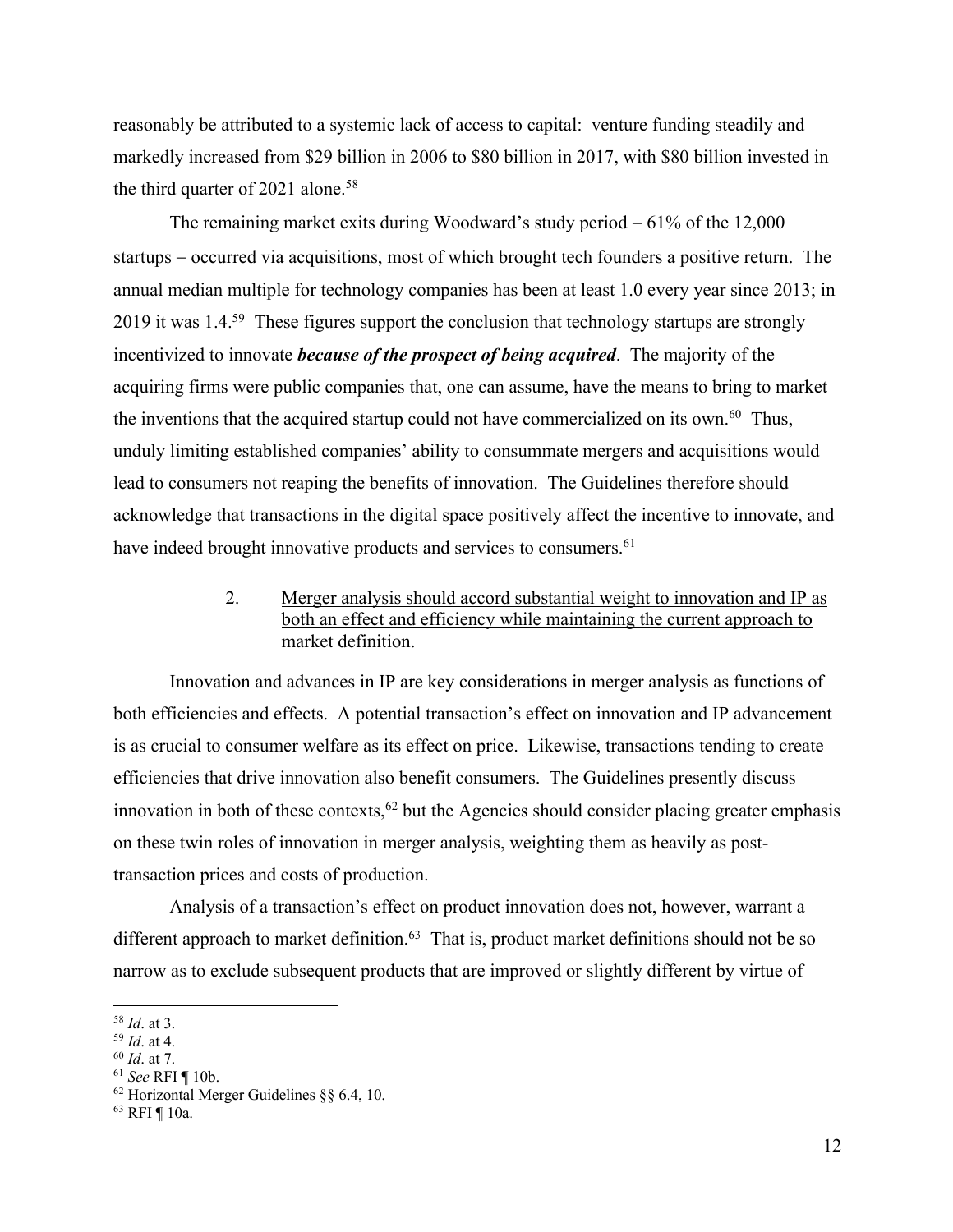innovation and consumers' responses to innovation. To do so would eliminate potential proconsumer effects and efficiencies as being outside the relevant market, in effect dismissing applicants' demonstrations that a proposed transaction would create a net benefit for consumers.

The Agencies' suggestion that merger review should examine IP licensing as a tool for preserving competition<sup>64</sup> would add a valuable new component to the Guidelines. Where presently the Guidelines mention licensing as a means for a firm to "appropriate the benefits of its innovation,"65 the prevalence of licensing for the affected technology can also act as evidence that a transaction will not squelch innovation. Firms that demonstrate a history of, or at the least a willingness to begin, licensing their IP on fair, reasonable, and non-discriminatory ("FRAND") terms should be credited for the contribution to innovation that this conduct will achieve. The Agencies should view licensing not only as a revenue source but also as a backstop to prevent a proposed transaction from bottling up IP or hindering innovation. Refining the Guidelines to reflect the procompetitive benefits of licensing will encourage firms voluntarily to employ FRAND licensing as a path to consummating desired acquisitions. Consumers will reap those benefits.

#### *E. Efficiencies.*

As the 2010 Guidelines note, "a primary benefit of mergers to the economy is their potential to generate significant efficiencies and thus enhance the merged firm's ability and incentive to compete, which may result in lower prices, improved quality, enhanced service, or new products."66 In addition, mergers can improve dynamic efficiency by serving as an alternative exit strategy, facilitating the elimination of inefficient firms and the fast expansion of successful innovators.

As the Agencies previously noted, "Mergers may also generate efficiencies that produce non-price benefits, such as improved quality, enhanced service, new products, or stronger incentives and ability to engage in, or increase, innovative efforts. The Agencies will not challenge a merger if cognizable efficiencies are of a character and magnitude that the merger is

<sup>64</sup> *See* RFI ¶ 10c.

<sup>65</sup> Horizontal Merger Guidelines § 10.

<sup>66</sup> *Id.*; *see also* RFI ¶ 14.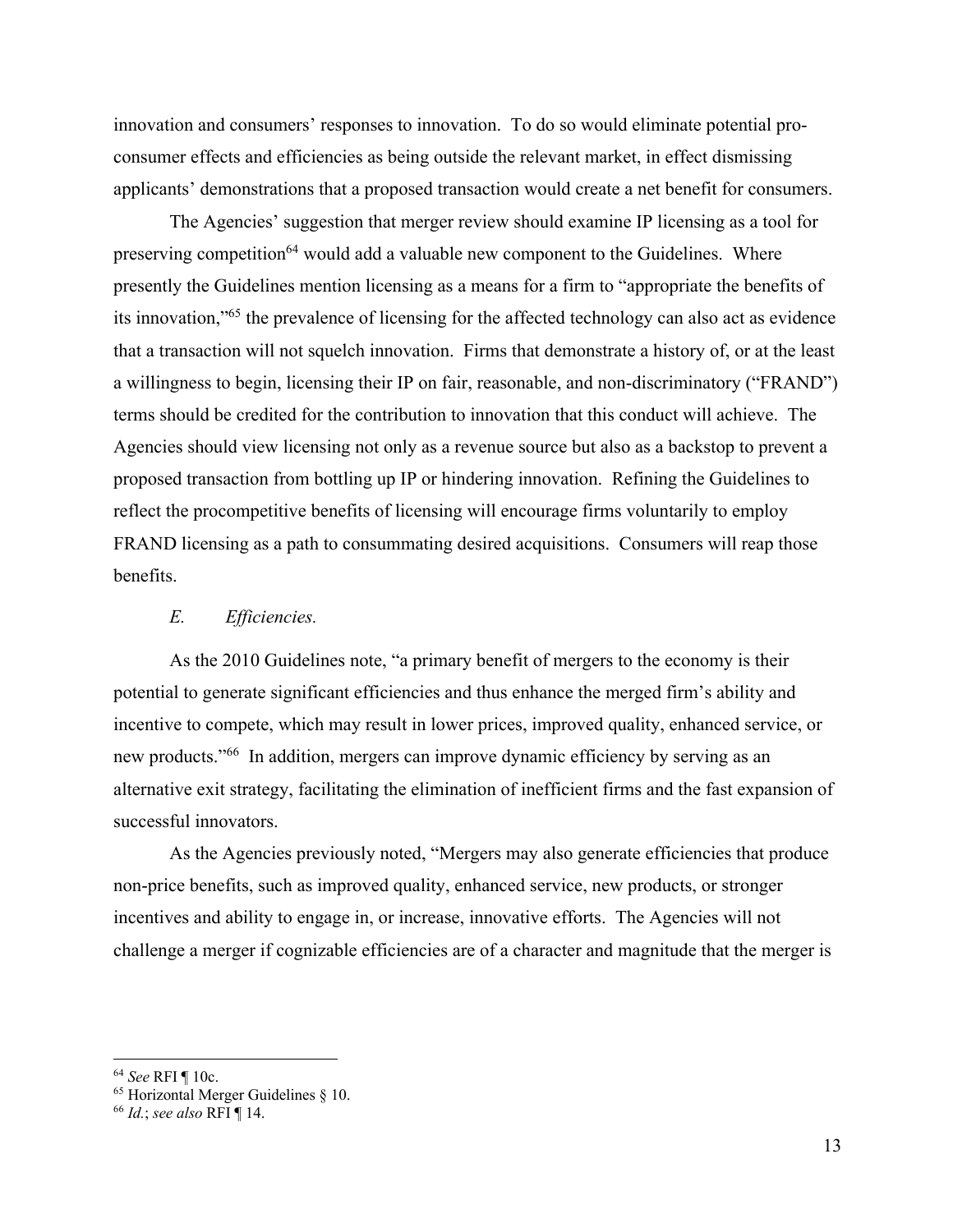not likely to be anticompetitive in any market."67

Vertical mergers in particular, as discussed in Section III.A, often provide procompetitive efficiencies. In light of recent developments concerning narrower market definitions and leading to the necessity of "extraordinary efficiencies," *see* Section II.B, modifying the rules regarding merger efficiencies could potentially dissuade companies from pursuing transactions that may result in significant merger-specific benefits for consumers.

# *F. Transactions in zero-price markets can be assessed by improvements in quality, innovation, and privacy protections.*

Measuring post-transaction effects in zero-price markets is one aspect of the Guidelines that warrant a refresh for the 21st Century.68 Zero-price products and services are increasingly significant, and zero-pricing is particularly common in the context of economic activity on or across multi-sided platforms.<sup>69</sup> Importantly, zero-price markets can still be measured as to their value to consumers. Where products and services are provided free of charge, the Guidelines should take a broader view of what will have a potential impact on consumer welfare.

Consumer value can be measured without pricing analysis. The quality of products and services, the speed of innovation, the reliable protection of consumers' privacy, and other nonprice factors can be analyzed by empirical evidence through, for example, internal company or industry data, Better Business Bureau reports, maintenance records, and inquiries at regulatory agencies of jurisdiction such as the Consumer Product Safety Commission, DOJ, and the FTC. As such, these criteria are ready substitutes for price that can be measured in the context of merger review. Here again we see that the Guidelines map very well to new markets, particularly digital markets, requiring not a revision but only a reflection of what the Guidelines can measure.

<sup>67</sup> Non-Price Effects of Mergers (May 30, 2018), Note by the United States, DAF/COMP/WD(2011)45, at 3, available at https://www.ftc.gov/system/files/attachments/us-submissions-oecd-2010-present-other-internationalcompetition-fora/non-price\_effects\_united\_states.pdf.<br>
<sup>68</sup> RFI ¶ 11c. 69 Quality Considerations in the Zero-Price Economy (Nov. 28, 2018), Note by the United States,

DAF/COMP/WD(2018)139, at 2, available at https://www.ftc.gov/system/files/attachments/us-submissions-oecd-2010-present-other-international-competition-fora/quality\_considerations\_in\_digital\_zeroprice\_markets\_united\_states.pdf.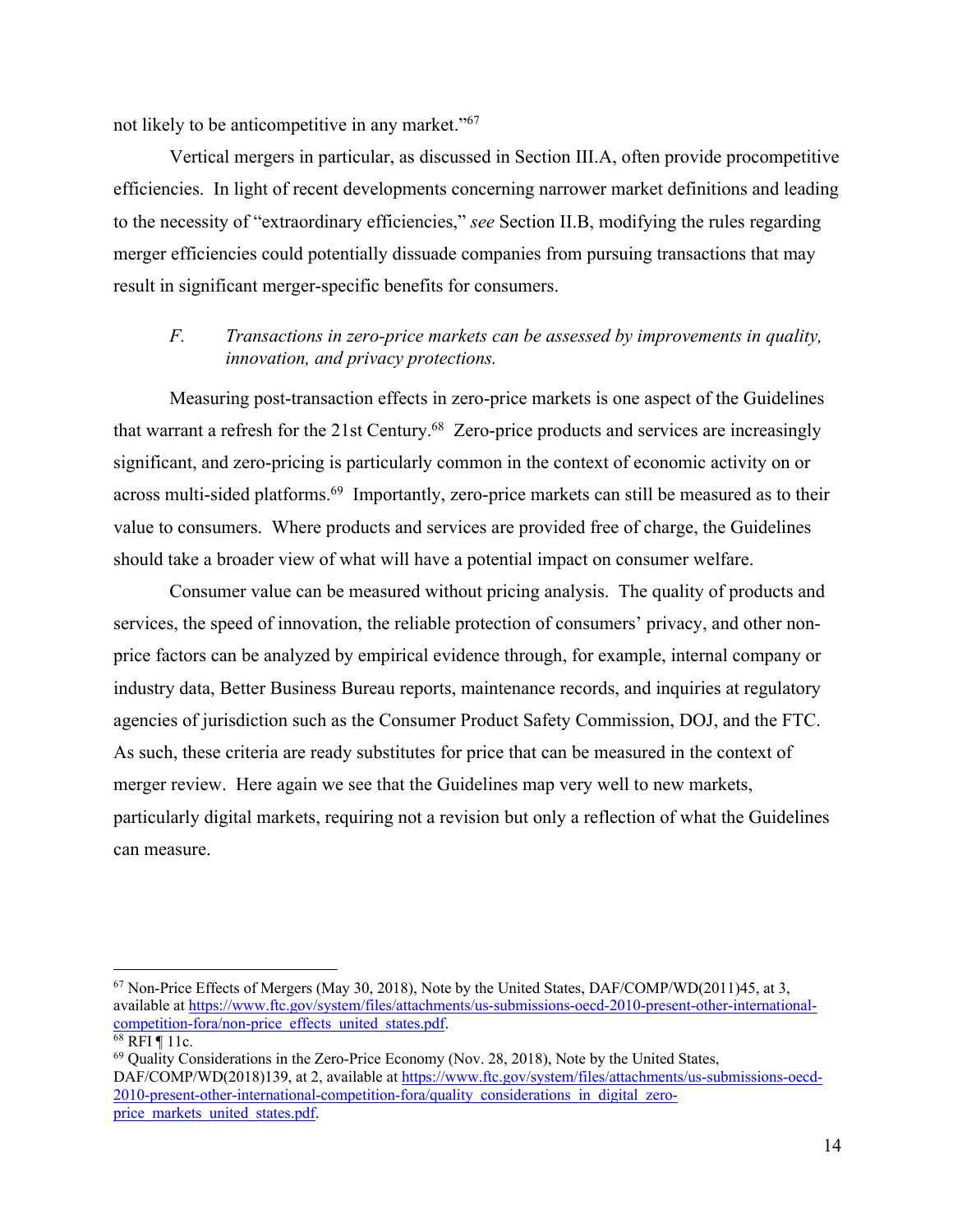#### *G. Data aggregation.*

Intervention in data-driven markets without evidence of harm to competition could harm consumers and deter innovation. Therefore, understanding the nature of data usage in Internet and technology services is crucial.70

Section 7 gives the Agencies authority to prevent mergers that may substantially lessen competition or tend to create a monopoly. Therefore, the Agencies should only focus on mergers involving data aggregation that would result in a reduction of competition in a relevant market. As agency officials and commentators noted, mergers involving data may well create substantial efficiencies and/or use data that are widely available, including improved privacy and security protections and increased data portability.<sup>71</sup> Whether the possession of data confers market power is a fact-specific inquiry that will depend on the specific market at issue, the nature of the data, and their competitive significance.

The existing merger enforcement framework, based on the consumer welfare standard that relies on evidence-based analyses, should continue to be applied to data-driven markets. The value of data depends on its commercial utility, and does not present special characteristics as a dimension of competition. The Agencies should therefore assess data as any other asset that companies use to compete in the market under the existing framework and tools for merger control.

The sustainability and continued growth of the digital economy require that organizations respect individuals' interests when they process personal information and consumers trust companies to protect their personal information, but merger reform is an inappropriate venue to address privacy concerns in the market writ large. Therefore, CCIA supports enactment of a comprehensive federal privacy law codifying privacy principles to ensure that data is handled responsibly, transparently, and allows consumers to exercise reasonable control over their personal information. To promote predictability and drive a healthy data ecosystem, privacy regulations should be technology neutral, meaning they should not provide specific technology mandates; sector-neutral, meaning they should apply to online and offline companies; and should

<sup>70</sup> *See* RFI ¶ 11f. 71 *See*, *e.g*., Maureen K. Ohlhausen and Alexander Okuliar, *Competition, Consumer Protection, and the Right (Approach) to Privacy* (Feb. 6, 2015). Antitrust L.J., available at https://ssrn.com/abstract=2561563.